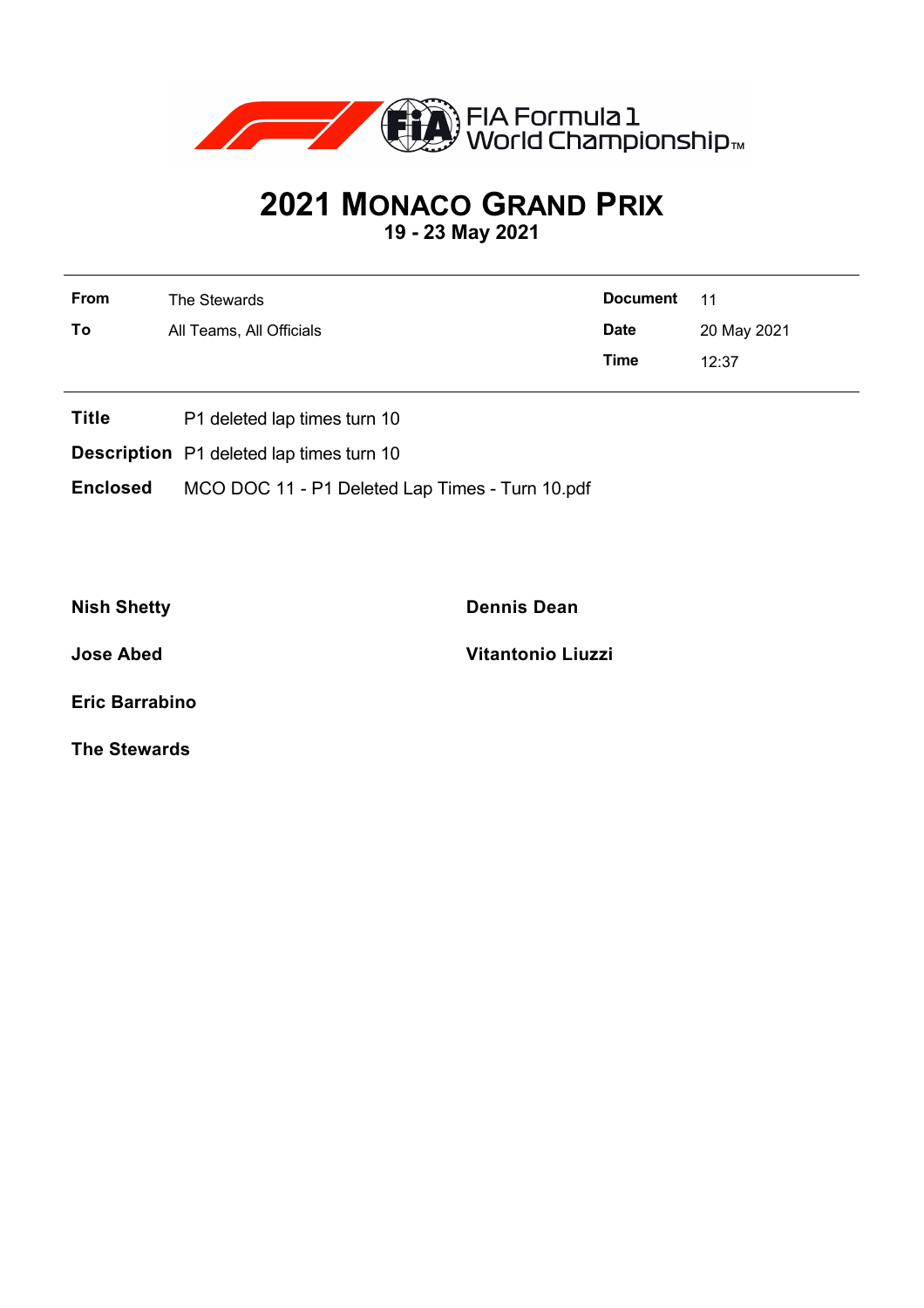

## **2021 MONACO GRAND PRIX**

**19 – 23 May 2021** 

| From | The Stewards             | <b>Document</b>            | 11                   |
|------|--------------------------|----------------------------|----------------------|
| To   | All Officials, All Teams | <b>Date</b><br><b>Time</b> | 20 May 2021<br>12:37 |

The Stewards, having received reports from the Race Director, have considered the following matters and determine the following:

**Session** Practice 1

**Fact** The cars below did not use the track at turn 10.

| <b>Decision</b> | Car | <b>Driver</b>       | <b>Competitor</b>                      | <b>Offence</b><br>time | <b>Lap Time</b> |
|-----------------|-----|---------------------|----------------------------------------|------------------------|-----------------|
|                 | 44  | Lewis Hamilton      | Mercedes-AMG Petronas F1 Team          | 11:43:53               | 1:22.300        |
| 2               | 55  | <b>Carlos Sainz</b> | <b>Scuderia Ferrari Mission Winnow</b> | 11:46:56               | 1:20.323        |
| 3               | 63  | George Russell      | <b>Williams Racing</b>                 | 11:48:52               | 1:24.461        |
| 4               | 9   | Nikita Mazepin      | Uralkali Haas F1 Team                  | 12:02:12               | 1:37.749        |
| 5               | 6   | Nicholas Latifi     | <b>Williams Racing</b>                 | 12:20:34               | 1:17.978        |
| 6               | 11  | Sergio Perez        | <b>Red Bull Racing Honda</b>           | 12:21:01               | 1:35.267        |
| 7               | 99  | Antonio Giovinazzi  | Alfa Romeo Racing ORLEN                | 12:22:06               | 1:25.547        |
| 8               | 14  | Fernando Alonso     | Alpine F1 Team                         | 12:23:06               | 1:19.922        |
| 9               | 11  | Sergio Perez        | <b>Red Bull Racing Honda</b>           | 12:23:52               | 1:40.347        |
| 10              | 55  | <b>Carlos Sainz</b> | <b>Scuderia Ferrari Mission Winnow</b> | 12:26:04               | 1:33.659        |
| 11              | 9   | Nikita Mazepin      | Uralkali Haas F1 Team                  | 12:26:25               | 1:33.881        |